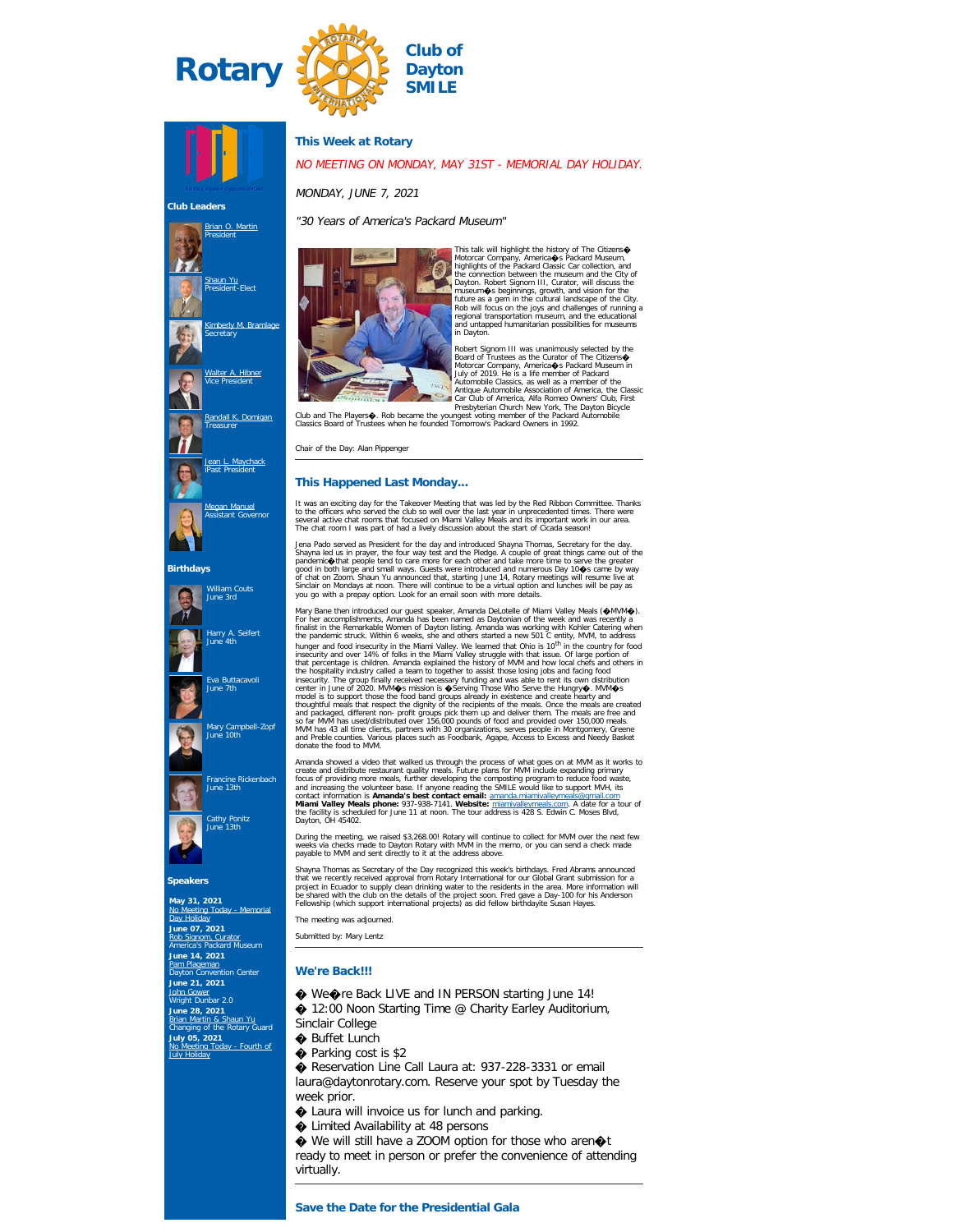

Rotary Presidential Gala Friday, July 9th @ 6:30 p.m. Levitt Pavilion Dayton

More details soon...

# **Dayton Rotary Cycling to Serve**

Dayton Rotary Cycling to Serve  $\phi$ <br>Fellowship Rotary Casual Rides.<br>The one hour rides will be a chance to get<br>out on your bike and enjoy a leisurely<br>experience with fellowship and beverages<br>following.<br>You can use these ri

All rides are open to members and guests of any Rotary club in our District.

**2021 Dates for Rides :**<br>(all rides will roll out at 6 pm and return<br>by 7 pm):<br>Thursday, June 3 � starting and ending at

<u>[Dayton Beer Company](https://thedaytonbeerco.com/)</u><br>Thursday, June 17 � <u>Carillon Brewin</u>g [Company](https://www.daytonhistory.org/visit/shop-dine/carillon-brewing-co/)<br>Thursday, July 1 - TBD<br>Thursday, July 1 - TBD<br>Thursday, August 5 - TBD<br>Thursday, August 5 - TBD<br>Thursday, September 2 - TBD<br>Thursday, October 10 � Tour de Gem<br>Sunday, October 10 � Tour de Gem

Contact Walt Hibner, Health MacAlpine, Steve Naas or Steve Conklin for any questions.

# **Join the Dayton Rotary Golf League**



The Dayton Rotary Golf League is playing at Community Golf Course on the Dales Course this year on Wednesday nights. They currently have 3 tee times starting at 5:22, but can get more if needed. **Breakdown on Cost**:

**TO SERV** 

There is a 1-time seasonal fee of \$10. (Jim has already paid it for the league, so each golfer will need to pay that to him when you first show up to play)

**Weekly costs are as follows:** 9 holes with cart - \$21, \$19 for seniors (age 60 & above).

9 holes walking - \$14, \$12 for seniors. If you want a cart alone it is \$5 more. The carts have dividers.

Any questions or to sign up please contact Jim Steen, 937-294-9000 or [jim@peakadvisorygroup.net](mailto:jim@peakadvisorygroup.net)

# **Rotary Book Club**



Our next book is **The Code Breaker: Jennifer Doudna,**<br>Gene Editing, and the Future of the Human Race, by<br>Walter Isaacson. Walter has written at least ten books, and<br>you will enjoy his writing style.

**Our next meeting is Tuesday, June 8, 2021, 6:30 - 8:00 PM.**

Happy reading!

Please contact Dr. Susan Hayes for any questions.

Additional meetings in 2021 are 8/10/21, 10/12/21, 12/14/21, 6:30 - 8:00 PM via Zoom

# **Register NOW for the RI Virtual Convention**

Rotary Opens Opportunities | 12-16 June 2021

We always need moments to connect and celebrate. Join us at the 2021 virtual convention to learn<br>and engage with the family of Rotary and see how we�ve been growing and adapting!

You don $\textcolor{blue}{\blacklozenge}$ t want to miss this year $\textcolor{blue}{\blacklozenge}$ s rich schedule of events which include:

- . [Inspiring speakers](https://convention.rotary.org/en/taipei/speakers) sharing how Rotary and its members are connecting with our communities
	-
	- around the world.<br>The <u>[Virtual House of Friendship](https://convention.rotary.org/en/taipei/house-friendship)</u> where you can connect with fellow members, chat with staff,<br>shop, and explore exhibitor booths.<br>Twenty featured Ereakoutis Sessions covering topics including: how to crea
	-

# [sm.hayes@me.com](mailto:sm.hayes@me.com) 937 750 7400